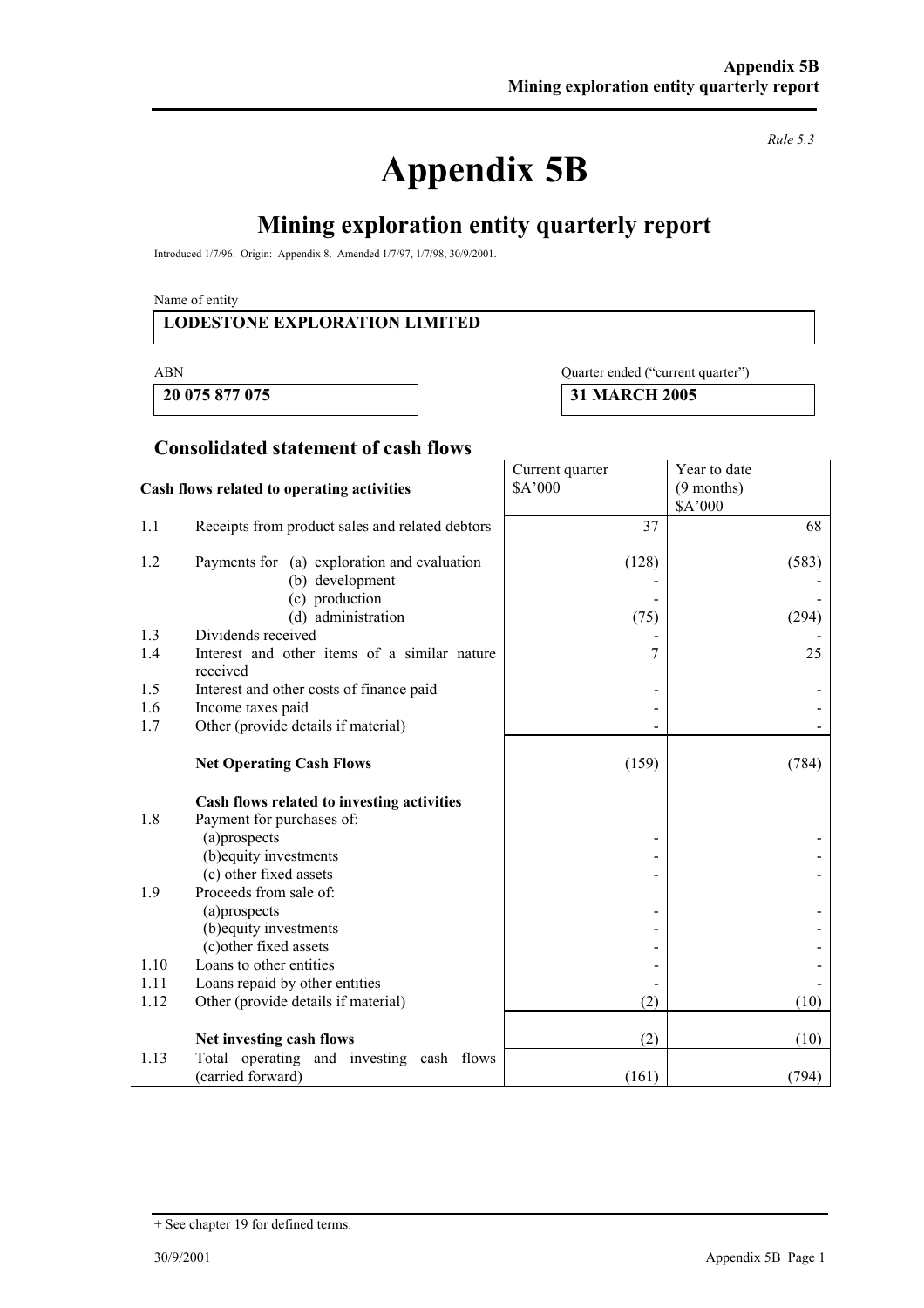| 1.13                 | Total operating and investing cash flows<br>(brought forward)                                                                                                     | (161)                         | 794   |
|----------------------|-------------------------------------------------------------------------------------------------------------------------------------------------------------------|-------------------------------|-------|
| 1.14<br>1.15<br>1.16 | Cash flows related to financing activities<br>Proceeds from issues of shares, options, etc.<br>Proceeds from sale of forfeited shares<br>Proceeds from borrowings | $\overline{\phantom{a}}$<br>- | 410   |
| 1.17<br>1.18<br>1.19 | Repayment of borrowings<br>Dividends paid<br>Other – Share issue costs                                                                                            | $\overline{\phantom{0}}$      | (20)  |
|                      | Net financing cash flows                                                                                                                                          |                               | 390   |
|                      | Net increase (decrease) in cash held                                                                                                                              | (161)                         | (404) |
| 1.20<br>1.21         | Cash at beginning of quarter/year to date<br>Exchange rate adjustments to item 1.20                                                                               | 651                           | 894   |
| 1.22                 | Cash at end of quarter                                                                                                                                            | 490                           | 490   |

#### **Payments to directors of the entity and associates of the directors Payments to related entities of the entity and associates of the related entities**

|      |                                                                  | Current quarter<br>\$A'000 |
|------|------------------------------------------------------------------|----------------------------|
| 1.23 | Aggregate amount of payments to the parties included in item 1.2 | 48                         |
| 1.24 | Aggregate amount of loans to the parties included in item 1.10   | Nil                        |

1.25 Explanation necessary for an understanding of the transactions

#### **Non-cash financing and investing activities**

2.1 Details of financing and investing transactions which have had a material effect on consolidated assets and liabilities but did not involve cash flows

Nil

2.2 Details of outlays made by other entities to establish or increase their share in projects in which the reporting entity has an interest

Nil

<sup>+</sup> See chapter 19 for defined terms.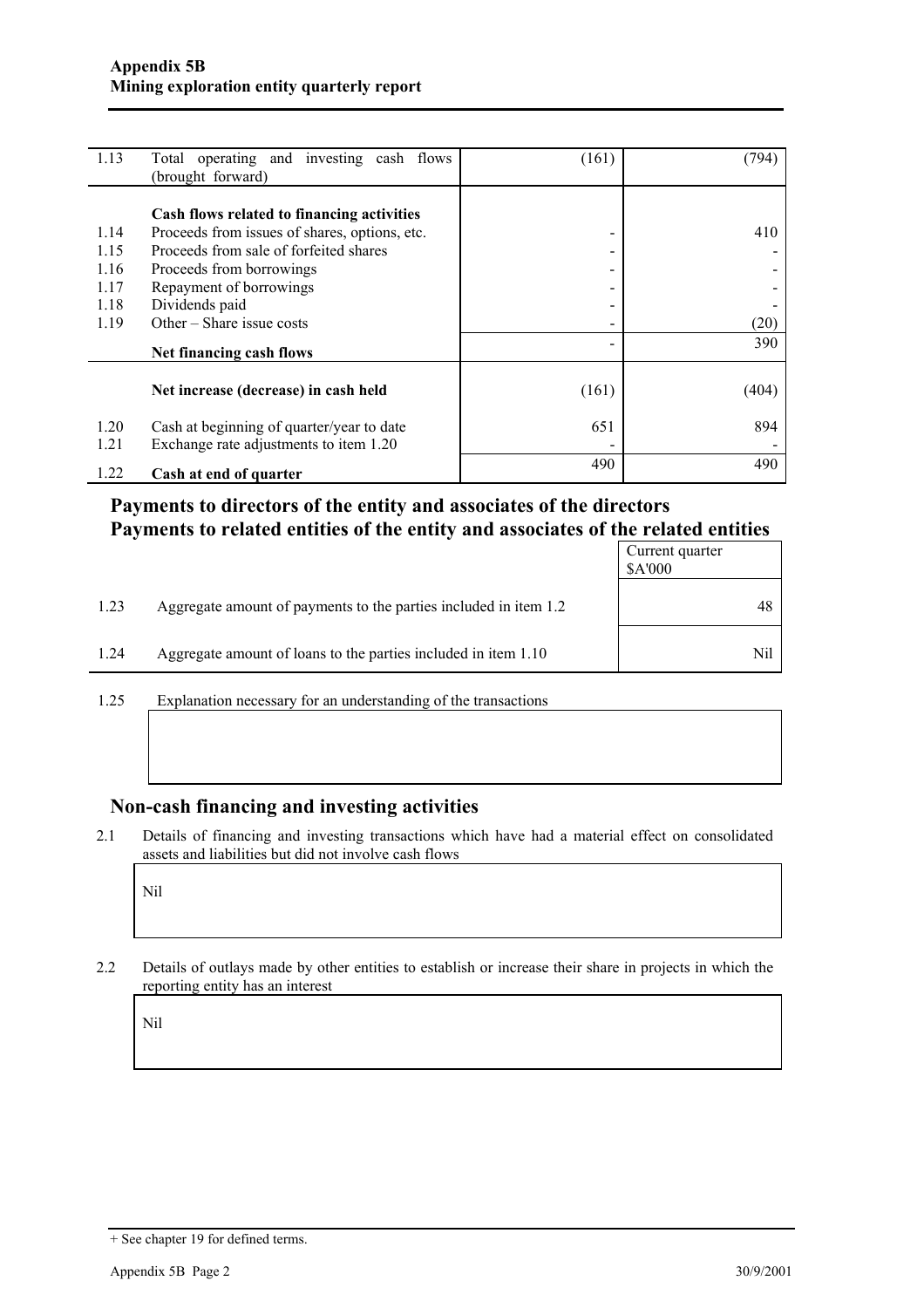#### **Financing facilities available**

*Add notes as necessary for an understanding of the position.* 

|     |                             | Amount available<br>\$A'000 | Amount used<br>A'000 |
|-----|-----------------------------|-----------------------------|----------------------|
| 3.1 | Loan facilities             | Nil                         | Nil                  |
| 3.2 | Credit standby arrangements | Nil                         | Nil                  |

### **Estimated cash outflows for next quarter**

| 4.1 | Exploration and evaluation | \$A'000<br>150 |
|-----|----------------------------|----------------|
|     |                            |                |
| 4.2 | Development                |                |
|     |                            | 150            |
|     | <b>Total</b>               |                |

## **Reconciliation of cash**

| Reconciliation of cash at the end of the quarter (as<br>shown in the consolidated statement of cash flows) to<br>the related items in the accounts is as follows. |                                                  | Current quarter<br>\$A'000 | Previous quarter<br>\$A'000 |
|-------------------------------------------------------------------------------------------------------------------------------------------------------------------|--------------------------------------------------|----------------------------|-----------------------------|
| 5.1                                                                                                                                                               | Cash on hand and at bank                         | 33                         | 8                           |
| 5.2                                                                                                                                                               | Deposits at call                                 | 457                        | 643                         |
| 5.3                                                                                                                                                               | Bank overdraft                                   |                            |                             |
| 5.4                                                                                                                                                               | Other (provide details)                          |                            |                             |
|                                                                                                                                                                   | <b>Total: cash at end of quarter (item 1.22)</b> | 490                        | 651                         |

#### **Changes in interests in mining tenements**

|     |                                                                     | Tenement<br>reference        | Nature of interest<br>(note (2)) | Interest at<br>beginning<br>of quarter | Interest at<br>end of<br>quarter |
|-----|---------------------------------------------------------------------|------------------------------|----------------------------------|----------------------------------------|----------------------------------|
| 6.1 | Interests in mining<br>tenements relinquished,<br>reduced or lapsed | NIL.                         |                                  |                                        |                                  |
| 6.2 | Interests in mining<br>tenements acquired or<br>increased           | EPM14936 -<br>Shearing Creek | $100\%$                          | Nil                                    | 15 sub-blocks                    |

<sup>+</sup> See chapter 19 for defined terms.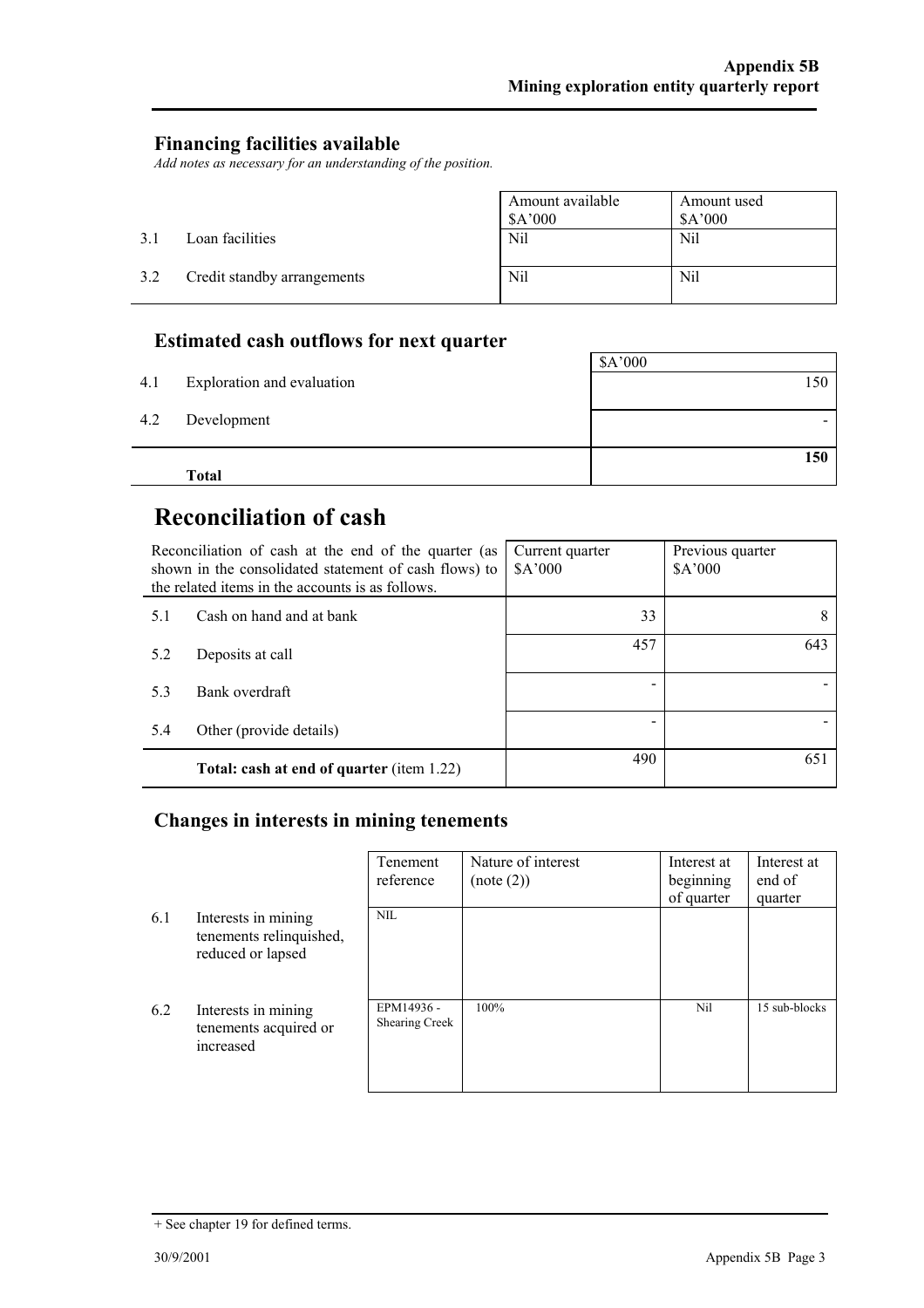#### **Issued and quoted securities at end of current quarter**

*Description includes rate of interest and any redemption or conversion rights together with prices and dates.* 

|      |                                         | Total number | Number quoted            | Issue price per    | Amount paid up per    |
|------|-----------------------------------------|--------------|--------------------------|--------------------|-----------------------|
|      |                                         |              |                          | security (see note | security (see note 3) |
|      |                                         |              |                          | $3)$ (cents)       | (cents)               |
| 7.1  | Preference                              |              |                          |                    |                       |
|      | <sup>+</sup> securities                 |              |                          |                    |                       |
|      | (description)                           |              |                          |                    |                       |
| 7.2  | Changes during                          |              |                          |                    |                       |
|      | quarter                                 |              |                          |                    |                       |
|      | (a) Increases<br>through issues         |              |                          |                    |                       |
|      | (b) Decreases                           |              |                          |                    |                       |
|      | through returns of                      |              |                          |                    |                       |
|      | capital, buy-backs,                     |              |                          |                    |                       |
|      | redemptions                             |              |                          |                    |                       |
| 7.3  | +Ordinary                               | 34,967,404   | 34,967,404               | Fully paid         | Fully paid            |
|      | securities                              |              |                          |                    |                       |
| 7.4  | Changes during                          | N/A          |                          |                    |                       |
|      | quarter                                 |              |                          |                    |                       |
|      | (a) Increases                           |              |                          |                    |                       |
|      | through options                         |              |                          |                    |                       |
|      | exercised                               |              |                          |                    |                       |
|      | (b) Decreases<br>through returns of     |              |                          |                    |                       |
|      | capital, buy-backs                      |              |                          |                    |                       |
|      | (c) Increase                            |              | 12,683,287               | Fully paid         | Fully paid            |
|      | through shares                          |              |                          |                    |                       |
|      | released from                           |              |                          |                    |                       |
|      | escrow                                  |              |                          |                    |                       |
| 7.5  | <sup>+</sup> Convertible debt           | N/A          |                          |                    |                       |
|      | securities                              |              |                          |                    |                       |
|      | (description)                           |              |                          |                    |                       |
| 7.6  | Changes during                          |              |                          |                    |                       |
|      | quarter                                 |              |                          |                    |                       |
|      | (a) Increases<br>through issues         |              |                          |                    |                       |
|      | (b) Decreases                           |              |                          |                    |                       |
|      | through securities                      |              |                          |                    |                       |
|      | matured, converted                      |              |                          |                    |                       |
| 7.7  | <b>Options</b>                          |              |                          | Exercise price     | Expiry date           |
|      | (description and                        | 100,000      |                          | 30 cents           | 30/09/05              |
|      | conversion factor)                      | 800,000      | $\overline{\phantom{a}}$ | 30 cents           | 30/09/07              |
| 7.8  | Issued during                           | N/A          |                          |                    |                       |
|      | quarter                                 |              |                          |                    |                       |
| 7.9  | <b>Exercised</b> during<br>quarter      | $\rm N/A$    |                          |                    |                       |
| 7.10 | <b>Expired during</b>                   | N/A          |                          |                    |                       |
|      | quarter                                 |              |                          |                    |                       |
| 7.11 | <b>Debentures</b>                       | $\rm N/A$    |                          |                    |                       |
| 7.12 | (totals only)<br><b>Unsecured notes</b> | $\rm N/A$    |                          |                    |                       |
|      | (totals only)                           |              |                          |                    |                       |

<sup>+</sup> See chapter 19 for defined terms.